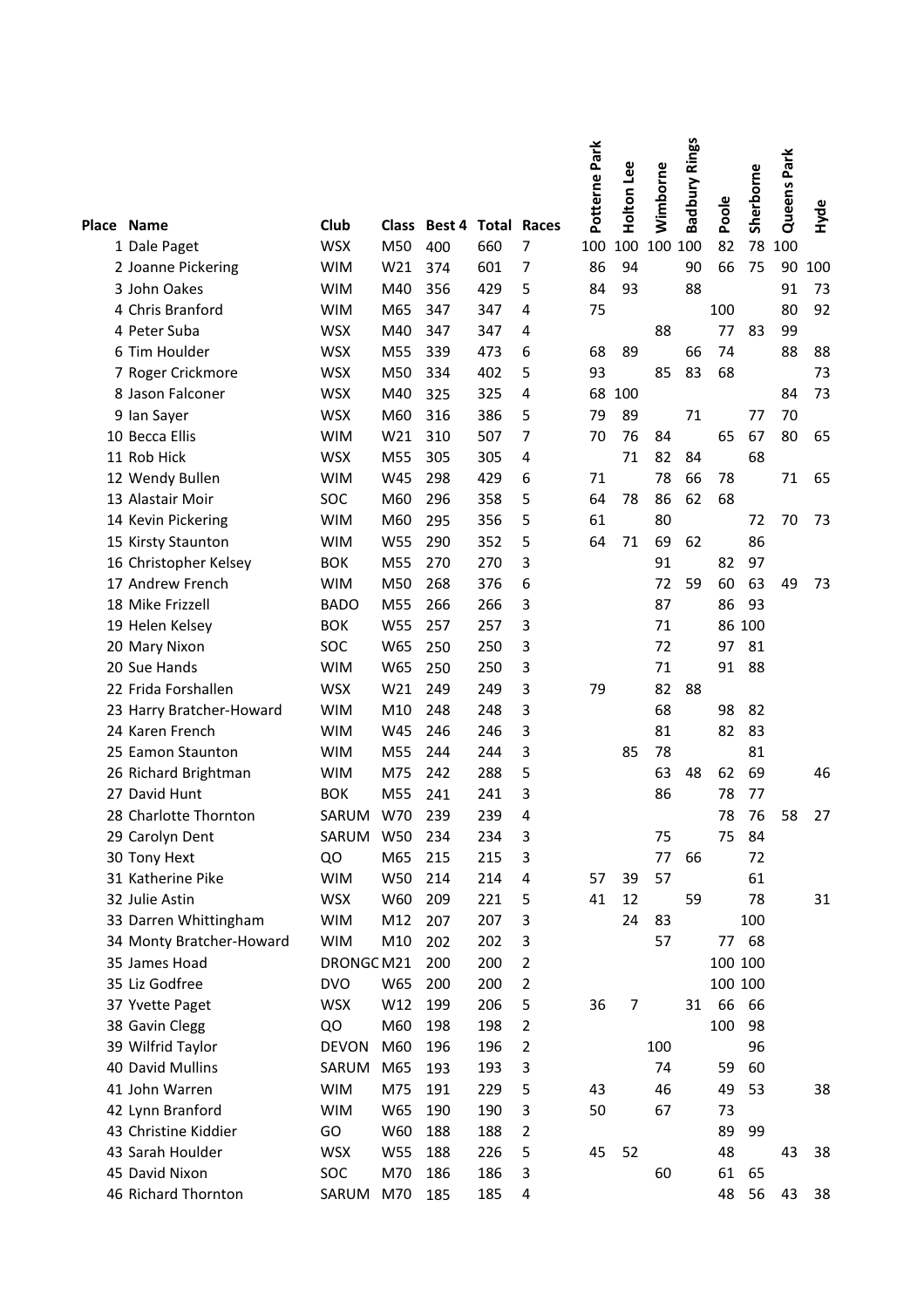| 47 Mark Burley         | <b>BOK</b>        | M21        | 184 | 184        | $\overline{2}$ |    |    |    |    | 89          | 95 |    |    |
|------------------------|-------------------|------------|-----|------------|----------------|----|----|----|----|-------------|----|----|----|
| 48 Kay Sayer           | <b>WSX</b>        | W65        | 182 | 182        | 4              | 50 | 29 |    |    |             | 65 |    | 38 |
| 49 Tina Stratford      | <b>WSX</b>        | W40        | 180 | 180        | 3              | 70 |    |    |    | 56          |    |    | 54 |
| 50 Keith Tonkin        | GO                | M55        | 179 | 179        | $\overline{2}$ |    |    |    |    | 85          | 94 |    |    |
| 51 Alun Jones          | <b>TVOC</b>       | M60        | 178 | 178        | $\overline{2}$ |    |    |    |    | 91          | 87 |    |    |
| 51 Deborah Mays        | <b>WIM</b>        | <b>W55</b> | 178 | 178        | 5              | 43 |    | 0  | 38 |             | 59 |    | 38 |
| 51 Tom Dobra           | <b>UBOC</b>       | M21        | 178 | 178        | $\overline{2}$ |    |    |    |    | 86          | 92 |    |    |
| 54 Richard Keighley    | <b>WIM</b>        | M70        | 176 | 204        | 5              | 43 |    |    | 28 | 51          | 52 | 30 |    |
| 55 Rebecca Whittingham | <b>WIM</b>        | W18        | 174 | 174        | 3              |    | 29 | 57 |    |             | 88 |    |    |
| 56 Agnes Brooke        | <b>WSX</b>        | W12        | 173 | 173        | $\overline{2}$ |    |    |    |    | 100         | 73 |    |    |
| 56 Roger Thetford      | <b>TVOC</b>       | M50        | 173 | 173        | $\overline{2}$ |    |    | 96 |    | 77          |    |    |    |
| 58 Mike Godfree        | <b>DVO</b>        | M65        | 170 | 170        | $\overline{2}$ |    |    |    |    | 86          | 84 |    |    |
| 59 David Lee           | <b>NGOC</b>       | M75        | 168 | 168        | 3              |    |    | 59 |    | 57          | 52 |    |    |
| 59 Rachel Leathwood    | <b>BOK</b>        | W40        | 168 | 168        | $\overline{2}$ |    |    | 87 |    |             | 81 |    |    |
| 61 John Orton          | <b>NWO</b>        | M60        | 165 | 165        | $\overline{2}$ |    |    |    |    | 75          | 90 |    |    |
| 62 John Collyer        | SOS               | M70        | 164 | 164        | $\overline{2}$ |    |    |    |    | 82          | 82 |    |    |
| 62 Paul Gebbett        | <b>BOK</b>        | M45        | 164 | 164        | $\overline{2}$ |    |    |    |    | 76          | 88 |    |    |
| 64 Guillaume Paget     | <b>WSX</b>        | M45        | 162 | 162        | 3              |    | 46 | 68 | 48 |             |    |    |    |
| 64 Liz Drew            | HH                | W65        | 162 | 162        | $\overline{2}$ |    |    |    |    | 82          | 80 |    |    |
| 66 Richard Rae         | <b>BKO</b>        | M65        | 161 | 161        | $\overline{2}$ |    |    |    |    | 76          | 85 |    |    |
| 67 Jeremy Hill         | <b>TVOC</b>       | M60        | 157 | 157        | $\overline{2}$ |    |    |    |    | 75          | 82 |    |    |
| 67 Robert Sweatman     | SOC               | M50        | 157 | 157        | $\overline{2}$ |    |    |    |    | 77          | 80 |    |    |
| 67 Simon Blanchflower  | SAX               | M60        | 157 | 157        | $\overline{2}$ |    |    |    |    | 73          | 84 |    |    |
| 70 Annabel Crookshank  | <b>WIM</b>        | W21        | 156 | 156        | $\overline{2}$ |    | 83 |    |    |             |    |    | 73 |
|                        |                   |            |     |            | $\overline{2}$ |    |    |    |    |             | 75 |    |    |
| 71 Jenny Collyer       | SOS<br><b>WIM</b> | W70<br>M70 | 155 | 155<br>151 | $\overline{2}$ |    |    |    |    | 80          | 80 |    |    |
| 72 Martin Cross        |                   |            | 151 |            |                |    |    |    |    | 71          |    |    |    |
| 73 Paul Langston       | HH                | M60        | 150 | 150        | $\overline{2}$ |    |    |    |    | 70          | 80 |    |    |
| 73 Ted McDonald        | <b>BOK</b>        | M70        | 150 | 150        | $\overline{2}$ |    |    | 71 |    |             | 79 |    |    |
| 75 Colin Hicks         | <b>SOC</b>        | M60        | 149 | 149        | $\overline{2}$ |    |    |    |    |             | 72 |    | 77 |
| 75 Robin Bishop        | <b>TVOC</b>       | M45        | 149 | 149        | $\overline{2}$ |    |    |    |    | 74          | 75 |    |    |
| 77 Sally Calland       | <b>WIM</b>        | W40        | 148 | 148        | $\overline{2}$ | 82 |    |    | 66 |             |    |    |    |
| 78 Jackie Hallett      | <b>BOK</b>        | W55        | 147 | 147        | 2              |    |    | 77 |    |             | 70 |    |    |
| 78 Mike Goldthorpe     | SOC               | M55        | 147 | 147        | $\overline{2}$ |    |    |    |    | 74          | 73 |    |    |
| 80 Christopher Drew    | HH                | M65        | 146 | 146        | $\overline{2}$ |    |    |    |    | 71          | 75 |    |    |
| 80 David Potter        | <b>BOK</b>        | M50        | 146 | 146        | $\overline{2}$ |    |    |    |    | 60          | 86 |    |    |
| 82 Chloe Potter        | <b>BOK</b>        | W18        | 144 | 144        | $\overline{2}$ |    |    |    |    | 68          | 76 |    |    |
| 83 Bruno Smith         | <b>WSX</b>        | M50        | 138 | 138        | $\overline{2}$ |    |    | 76 |    | 62          |    |    |    |
| 84 Marcus White        | SOC               | M45        | 137 | 137        | $\overline{2}$ | 68 |    |    |    |             |    |    | 69 |
| 85 Simon Branford      | <b>WIM</b>        | M35        | 136 | 136        | $\overline{2}$ |    |    | 73 |    | 63          |    |    |    |
| 86 Rachel Perry        | SARUM             | W21        | 133 | 133        | $\overline{2}$ |    |    |    |    | 91          |    |    | 42 |
| 87 Denise Mullins      | SARUM             | W60        | 131 | 131        | 3              |    |    | 57 |    | $\mathbf 0$ | 74 |    |    |
| 88 Laura Wilcox        | <b>WSX</b>        | W50        | 130 | 130        | $\overline{2}$ |    |    |    | 66 | 64          |    |    |    |
| 89 Gillian Cross       | <b>WIM</b>        | W70        | 129 | 129        | $\overline{2}$ |    |    |    |    | 67          | 62 |    |    |
| 90 Eleanor Taylor      | <b>DEVON</b>      | W55        | 124 | 124        | $\overline{2}$ |    |    | 55 |    |             | 69 |    |    |
| 90 Nicola Brooke       | <b>WSX</b>        | W45        | 124 | 124        | $\overline{2}$ |    |    |    | 62 |             | 62 |    |    |
| 90 Sheila Gold         | <b>WSX</b>        | W60        | 124 | 124        | 3              | 43 | 20 |    |    | 61          |    |    |    |
| 93 Jolanda Dünner      | <b>NWO</b>        | W20        | 123 | 123        | $\overline{2}$ |    |    |    |    | 57          | 66 |    |    |
| 94 Brian Johnson       | <b>WIM</b>        | M60        | 122 | 122        | $\overline{2}$ |    |    |    |    | 63          | 59 |    |    |
| 95 Liz Yeadon          | SARUM             | W65        | 121 | 121        | $\overline{2}$ |    |    | 59 |    |             | 62 |    |    |
| 96 Helen Hodge         | <b>WIM</b>        | W50        | 120 | 120        | $\overline{2}$ |    |    | 57 |    | 63          |    |    |    |
| 97 Grace French        | <b>WIM</b>        | W10        | 119 | 119        | $\overline{2}$ |    |    | 57 |    | 62          |    |    |    |
| 98 Hilary Pickering    | <b>WIM</b>        | W60        | 117 | 117        | 3              |    |    | 63 |    |             | 0  |    | 54 |
| 99 Brian Hodge         | <b>WIM</b>        | M50        | 115 | 115        | $\overline{2}$ |    |    | 64 |    | 51          |    |    |    |
| 100 John Marsh         | SO                | M45        | 111 | 111        | $\overline{2}$ |    |    |    |    | 55          | 56 |    |    |
|                        |                   |            |     |            |                |    |    |    |    |             |    |    |    |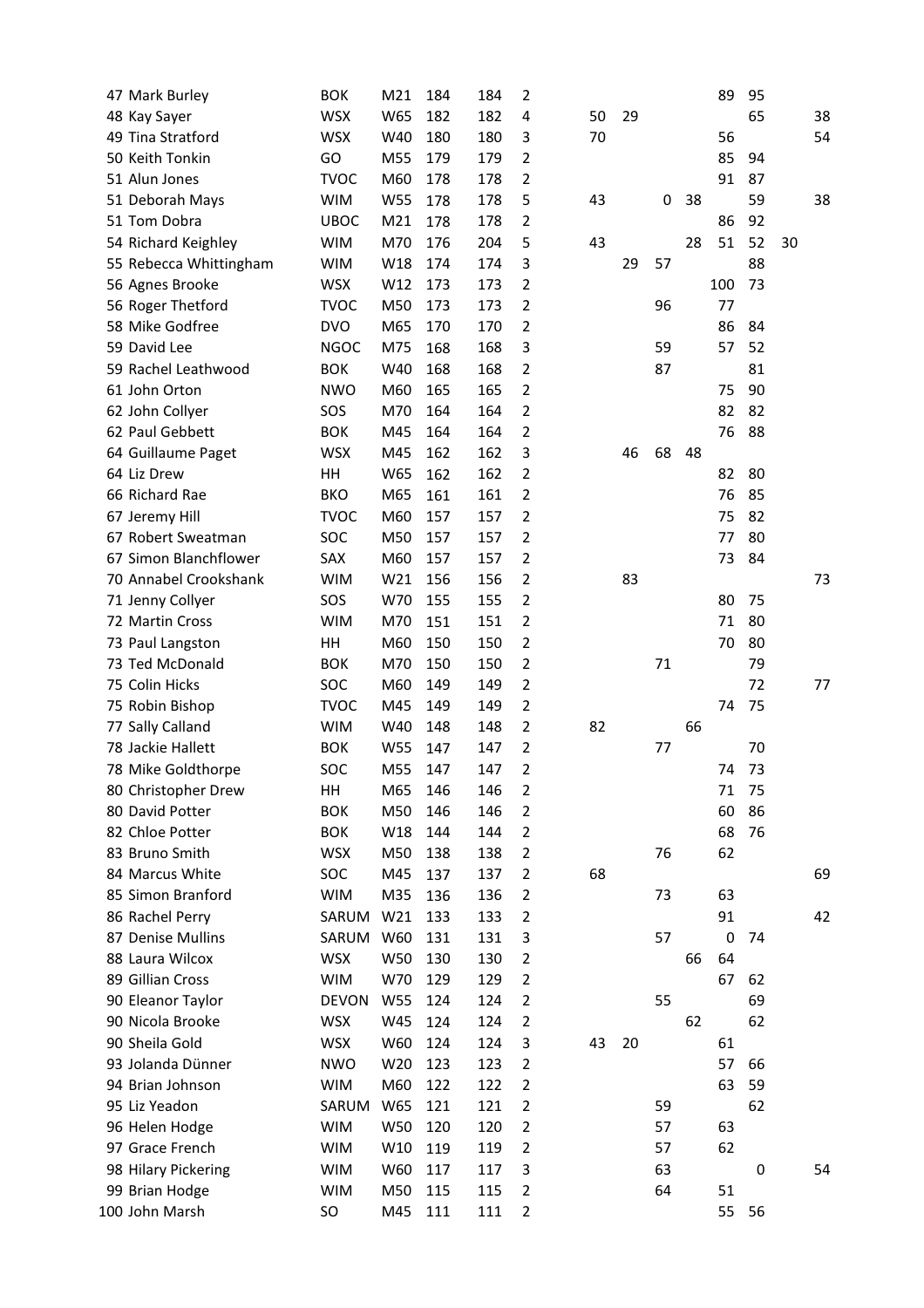| 101 Arthur Vince         | <b>KERNO</b> | M75             | 108 | 108 | $\overline{2}$ |    |    | 54  |    |     | 54  |    |
|--------------------------|--------------|-----------------|-----|-----|----------------|----|----|-----|----|-----|-----|----|
| 102 Trevor Bridle        | <b>WIM</b>   | M70             | 107 | 107 | 2              | 46 |    | 61  |    |     |     |    |
| 103 Arthur Brooke        | <b>WSX</b>   | M10             | 106 | 106 | 2              |    |    |     | 14 |     | 92  |    |
| 103 Bill Brown           | <b>WSX</b>   | M75             | 106 | 106 | $\overline{2}$ |    |    |     | 45 | 61  |     |    |
| 105 Katharine Hill       | <b>TVOC</b>  | W55             | 104 | 104 | 2              |    |    |     |    | 48  | 56  |    |
| 106 Christine Vince      | <b>KERNO</b> | W60             | 103 | 103 | 2              |    |    | 50  |    |     | 53  |    |
| 107 Alan Yeadon          | SARUM        | M75             | 102 | 102 | 2              |    |    | 53  |    |     | 49  |    |
| 108 Alex Gilbert         | <b>WIM</b>   | M21             | 101 | 101 | $\overline{2}$ | 55 |    |     |    |     |     | 46 |
| 109 Aimee Darley         | GO           | W12             | 100 | 100 | 1              |    |    |     |    | 100 |     |    |
| 109 Alexander Buck       | SARUM        | M16             | 100 | 100 | 1              |    |    | 100 |    |     |     |    |
| 109 Ben Chesters         | SARUM        | M35             | 100 | 100 | 1              |    |    | 100 |    |     |     |    |
| 109 Finn Robinson        | <b>DEVON</b> | M12             | 100 | 100 | 1              |    |    | 100 |    |     |     |    |
| 109 Kath Dean            | <b>WSX</b>   | W45             | 100 | 100 | 2              | 54 |    |     |    |     |     | 46 |
| 109 Peter Jones          | SN           | M55             | 100 | 100 | 1              |    |    |     |    |     | 100 |    |
| 115 Thomas Butt          | SARUM        | M <sub>21</sub> | 99  | 99  | 1              |    |    | 99  |    |     |     |    |
| 116 Carol Edwards        | <b>TVOC</b>  | <b>W55</b>      | 97  | 97  | 1              |    |    |     |    | 97  |     |    |
| 116 Martin Wilson        | <b>BKO</b>   | M65             | 97  | 97  | 1              |    |    |     |    | 97  |     |    |
| 118 Ben Stevens          | <b>DEVON</b> | M14             | 95  | 95  | 1              |    |    | 95  |    |     |     |    |
| 118 Ian Ditchfield       | MV           | M55             | 95  | 95  | 1              |    |    |     |    |     | 95  |    |
|                          |              |                 |     |     |                |    |    |     |    |     |     |    |
| 118 Jaime Mayol          | <b>WIM</b>   | M21             | 95  | 95  | 2              |    |    |     |    | 47  | 48  |    |
| 118 Sam Scott            | <b>BAOC</b>  | M21             | 95  | 95  | 1              |    |    |     | 95 |     |     |    |
| 122 Harry Fox            | <b>DEVON</b> | M16             | 94  | 94  | 1              |    |    | 94  |    |     |     |    |
| 123 Clive Hallett        | <b>BOK</b>   | M50             | 93  | 93  | 1              |    |    |     |    |     | 93  |    |
| 123 Philip Gristwood     | MV           | M65             | 93  | 93  | 1              |    |    |     |    |     | 93  |    |
| 123 Sarah Darley         | GO           | W10             | 93  | 93  | 1              |    |    |     |    | 93  |     |    |
| 126 Jim Graham           |              | M60             | 92  | 92  | 2              | 50 |    |     |    |     |     | 42 |
| 126 Steve Brockbank      | <b>DFOK</b>  | M65             | 92  | 92  | 1              |    |    |     |    |     | 92  |    |
| 128 Harry Jamieson       | <b>DEVON</b> | M16             | 91  | 91  | 1              |    |    | 91  |    |     |     |    |
| 128 Tom Snow             | <b>DEVON</b> | M16             | 91  | 91  | 1              |    |    | 91  |    |     |     |    |
| 130 Chris Turner         | <b>WIM</b>   | M50             | 90  | 90  | 1              |    |    |     | 90 |     |     |    |
| 130 Hugo Twigger         | <b>DEVON</b> | M14             | 90  | 90  | 1              |    |    | 90  |    |     |     |    |
| 132 Oliver O'Brien       | <b>DEVON</b> | M16             | 89  | 89  | 1              |    |    | 89  |    |     |     |    |
| 133 Charles Daniel       | <b>BOK</b>   | M55             | 88  | 88  | 1              |    |    | 88  |    |     |     |    |
| 133 Marion Payne-Bird    | GO           | W55             | 88  | 88  | 1              |    |    |     |    | 88  |     |    |
| 133 Rachel Potter        | <b>BOK</b>   | W14             | 88  | 88  | 1              |    |    |     |    |     | 88  |    |
| 133 Reuben Vasey         | <b>DEVON</b> | M14             | 88  | 88  | 1              |    |    | 88  |    |     |     |    |
| 133 Richard Barrett      | <b>BAOC</b>  | M45             | 88  | 88  | 1              |    |    |     |    |     | 88  |    |
| 138 Eddie Harwood        | <b>MOR</b>   | M60             | 87  | 87  | 2              |    |    |     |    | 0   | 87  |    |
| 138 Tony Ludford         | <b>BADO</b>  | M70             | 87  | 87  | 1              |    |    |     |    | 87  |     |    |
| 140 Cecilie Andersen     | <b>BOK</b>   | W18             | 86  | 86  | 1              |    |    |     |    |     | 86  |    |
| 141 Charlie Woodley      | <b>WIM</b>   | M10             | 85  | 85  | 2              |    |    | 66  | 19 |     |     |    |
| 141 Jeff Butt            | SARUM        | M50             | 85  | 85  | 1              |    |    | 85  |    |     |     |    |
| 141 Obbie Fox            | <b>DEVON</b> | M14             | 85  | 85  | 1              |    |    | 85  |    |     |     |    |
| 141 Patrick Staunton     | <b>WIM</b>   | M21             | 85  | 85  | 1              |    |    |     |    |     |     | 85 |
| 145 Sean Rowe            | <b>DEVON</b> | M18             | 84  | 84  | 1              |    |    | 84  |    |     |     |    |
| 146 Brian Pearson        | QO           | M55             | 83  | 83  | 1              |    |    | 83  |    |     |     |    |
| 146 Keith Henderson      | <b>WIM</b>   | M70             | 83  | 83  | 1              |    |    | 83  |    |     |     |    |
| 148 Jenny Bray           | SN           | W60             | 82  | 82  | 1              |    |    |     |    |     | 82  |    |
| 149 Liz Lockton          | <b>WSX</b>   | W55             | 81  | 81  | 3              | 54 | 27 | 0   |    |     |     |    |
| 150 Mark Saunders        | <b>BKO</b>   | M35             | 79  | 79  | 1              |    |    |     |    | 79  |     |    |
| 151 Frankie Perren Smart | <b>DEVON</b> | W16             | 78  | 78  | 1              |    |    | 78  |    |     |     |    |
| 151 Michael Hallett      | <b>BOK</b>   | M18             | 78  | 78  | 1              |    |    |     |    |     | 78  |    |
| 153 Diane Leakey         | SLOW         | W55             | 76  | 76  | 1              |    |    |     |    | 76  |     |    |
| 153 Mike Dawson          | <b>WSX</b>   | M65             | 76  | 76  | $\mathbf{1}$   |    |    | 76  |    |     |     |    |
|                          |              |                 |     |     |                |    |    |     |    |     |     |    |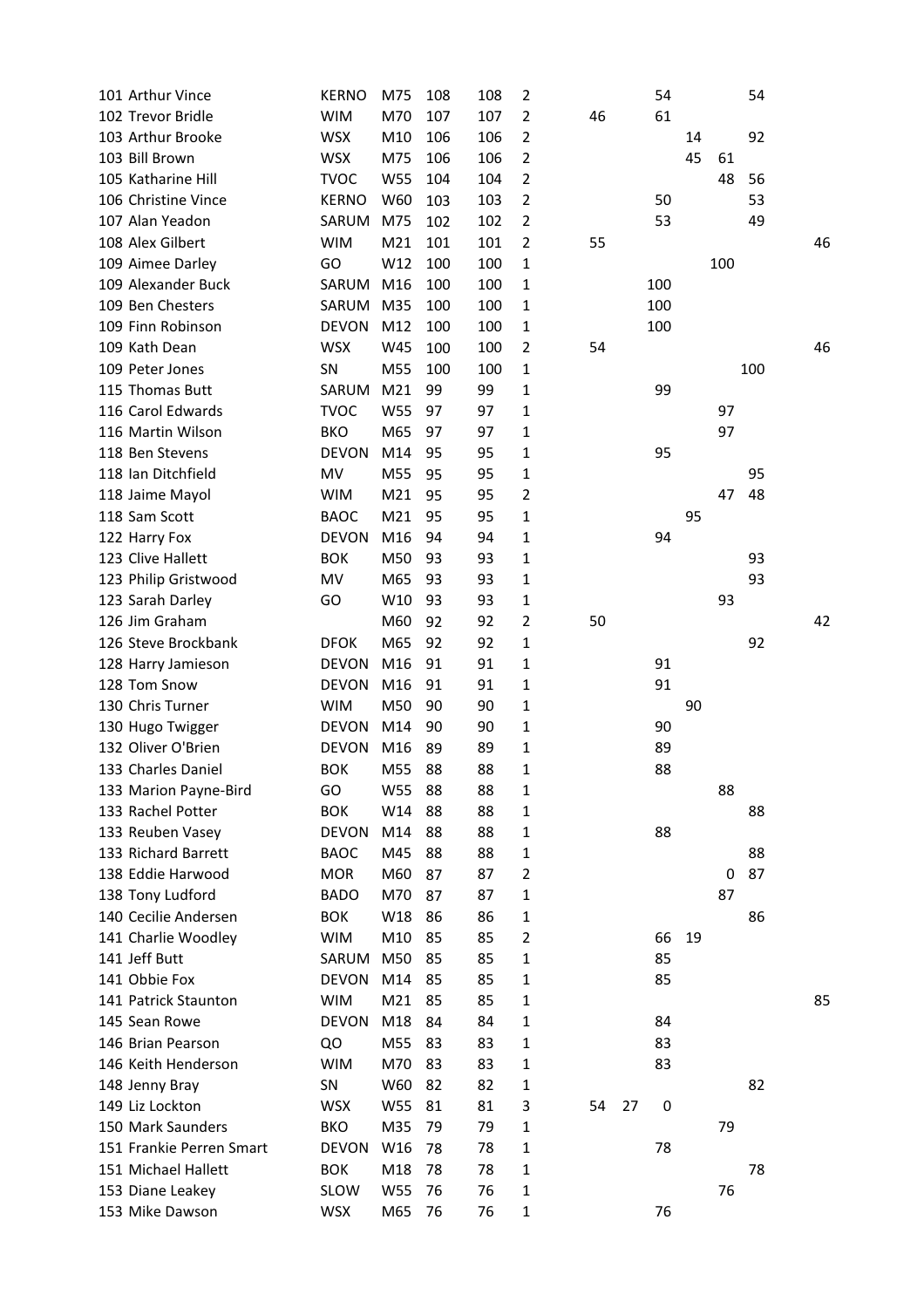| 153 Yvonne Hodson                 | <b>TVOC</b>   | W65             | 76 | 76 | $\mathbf{1}$   |    | 76 |    |    |
|-----------------------------------|---------------|-----------------|----|----|----------------|----|----|----|----|
| 156 Robin Smith                   | SOC           | M60             | 74 | 74 | 1              |    |    | 74 |    |
| 156 Tommi Grover                  | <b>BOK</b>    | M35             | 74 | 74 | 1              |    | 74 |    |    |
| 158 Alan Leakey                   | <b>SLOW</b>   | M60             | 73 | 73 | 1              |    | 73 |    |    |
| 158 Alan Simpson                  | <b>DEVON</b>  | M70             | 73 | 73 | 1              |    |    | 73 |    |
| 158 Andrew Howard                 | <b>WIM</b>    | M40             | 73 | 73 | 1              |    |    |    | 73 |
| 158 James Crickmore               | <b>WSX</b>    | M <sub>21</sub> | 73 | 73 | 1              |    |    |    | 73 |
| 158 Mikhail Gryaznevich           | <b>TVOC</b>   | M60             | 73 | 73 | 1              |    | 73 |    |    |
| 163 Jill Green                    | <b>DEVON</b>  | W70             | 72 | 72 | 1              | 72 |    |    |    |
| 163 Sam Kneath                    | <b>DEVON</b>  | M14             | 72 | 72 | 1              | 72 |    |    |    |
| 163 Tina Woodley                  | <b>WIM</b>    | W40             | 72 | 72 | $\overline{2}$ | 45 |    |    | 27 |
| 163 Tracy Crickmore               | <b>WSX</b>    | W50             | 72 | 72 | 1              |    | 72 |    |    |
| 167 Bryan Smith                   | <b>DEVON</b>  | M60             | 71 | 71 | 1              |    | 71 |    |    |
| 168 Andrew Reynolds               | <b>DEVON</b>  | M45             | 70 | 70 | 1              |    |    | 70 |    |
| 168 Claire Hodge                  | <b>WIM</b>    | W21             | 70 | 70 | 1              |    | 70 |    |    |
| 168 Di Tilsley                    | <b>WIM</b>    | W60             | 70 | 70 | 1              |    |    | 70 |    |
| 168 Jean Payne                    | <b>DEE</b>    | W60             | 70 | 70 | 1              |    | 70 |    |    |
| 168 John Cook                     | <b>WSX</b>    | M55             | 70 | 70 | 1              |    | 70 |    |    |
| 168 Paul Fox                      | SN            | M50             | 70 | 70 | 1              |    |    | 70 |    |
| 168 Robert Karaszi                | <b>IND</b>    | M35             | 70 | 70 | 1              |    | 70 |    |    |
| 168 Robert Lines                  | SO            | M50             | 70 | 70 | 1              |    | 70 |    |    |
| 176 Jane Forrest                  | <b>BOK</b>    | W21             | 69 | 69 |                |    | 69 |    |    |
|                                   |               |                 |    |    | 1              |    |    |    |    |
| 176 Kevin Bracher                 | SOC           | M60             | 69 | 69 | 1              |    |    |    | 69 |
| 176 Oliver Godley                 | <b>DEVON</b>  | M14             | 69 | 69 | 1              | 69 |    |    |    |
| 179 Catherine Galvin              | LOK           | W50             | 68 | 68 | 1              |    |    | 68 |    |
| 179 Jamie Hicks                   | SOC           | M20             | 68 | 68 | 1              |    |    | 68 |    |
| 179 John Whittingham              | <b>WIM</b>    | M45             | 68 | 68 | 1              |    |    | 68 |    |
| 182 Alison Reynolds               | <b>DEVON</b>  | W45             | 67 | 67 | 1              |    |    | 67 |    |
| 183 Alan Blanchflower             | <b>IND</b>    | M <sub>21</sub> | 66 | 66 | 1              |    | 66 |    |    |
| 183 Edward Stott                  | SLOW          | M <sub>21</sub> | 66 | 66 | 1              |    | 66 |    |    |
| 183 Ian Wilson                    | LEI           | M45             | 66 | 66 | 1              |    | 66 |    |    |
| 183 Peter Brett                   | <b>DEVON</b>  | M65             | 66 | 66 | 1              |    |    | 66 |    |
| 187 Phil Warry                    | <b>BOK</b>    | M60             | 65 | 65 | 1              |    |    | 65 |    |
| 188 Hazel Cutler                  | SARUM W18     |                 | 63 | 63 | 1              | 63 |    |    |    |
| 188 Mike Bray                     | SN            | M60             | 63 | 63 | $\mathbf{1}$   |    |    | 63 |    |
| 190 George Reeves                 | <b>TT AUS</b> | M75             | 62 | 62 | 1              |    | 62 |    |    |
| 190 Ruth Rhodes                   | SO.           | W70             | 62 | 62 | $\mathbf{1}$   |    |    | 62 |    |
| 192 Andrew Rowe                   | <b>POTOC</b>  | M35             | 61 | 61 | 1              |    | 61 |    |    |
| 192 Jan Travnicek                 | <b>TVOC</b>   | M40             | 61 | 61 | $\mathbf{1}$   |    | 61 |    |    |
| 192 Jon Wheatcroft                | <b>TVOC</b>   | M60             | 61 | 61 | 1              |    | 61 |    |    |
| 192 Penny Marshall                | <b>WIM</b>    | W50             | 61 | 61 | $\mathbf{1}$   |    |    | 61 |    |
| 192 Zoe Paget                     | <b>WSX</b>    | W12             | 61 | 61 | 1              | 61 |    |    |    |
| 197 Keith Cutler                  | SARUM         | M50             | 60 | 60 | $\mathbf{1}$   | 60 |    |    |    |
| 197 Spenlove-Brown Spenlove-BI QO |               | M70             | 60 | 60 | $\mathbf{1}$   |    |    | 60 |    |
| 199 Angela Darley                 | GO            | W40             | 59 | 59 | $\mathbf{1}$   |    | 59 |    |    |
| 199 Jon Darley                    | GO            | M45             | 59 | 59 | 1              |    | 59 |    |    |
| 201 Cloe Paget                    | <b>WSX</b>    | W12             | 58 | 58 | $\mathbf{1}$   | 58 |    |    |    |
| 201 Mark Lockett                  | <b>KERNO</b>  | M40             | 58 | 58 | 1              |    | 58 |    |    |
| 201 Roger Pleasant                | SOC           | M65             | 58 | 58 | $\mathbf{1}$   |    |    |    | 58 |
| 204 Graham Pearson                | QO            | M50             | 57 | 57 | $\mathbf{1}$   | 57 |    |    |    |
| 204 Serena Ludford                | <b>BADO</b>   | <b>W50</b>      | 57 | 57 | $\mathbf{1}$   |    | 57 |    |    |
| 206 Elizabeth Reynolds            | <b>WIM</b>    | W21             | 56 | 56 | $\mathbf{1}$   |    |    | 56 |    |
| 206 Jose Stanley                  | <b>WIM</b>    | W65             | 56 | 56 | $\mathbf{1}$   |    |    | 56 |    |
| 208 Pete Akers                    | QO            | M60             | 55 | 55 | $\mathbf{1}$   |    |    | 55 |    |
|                                   |               |                 |    |    |                |    |    |    |    |